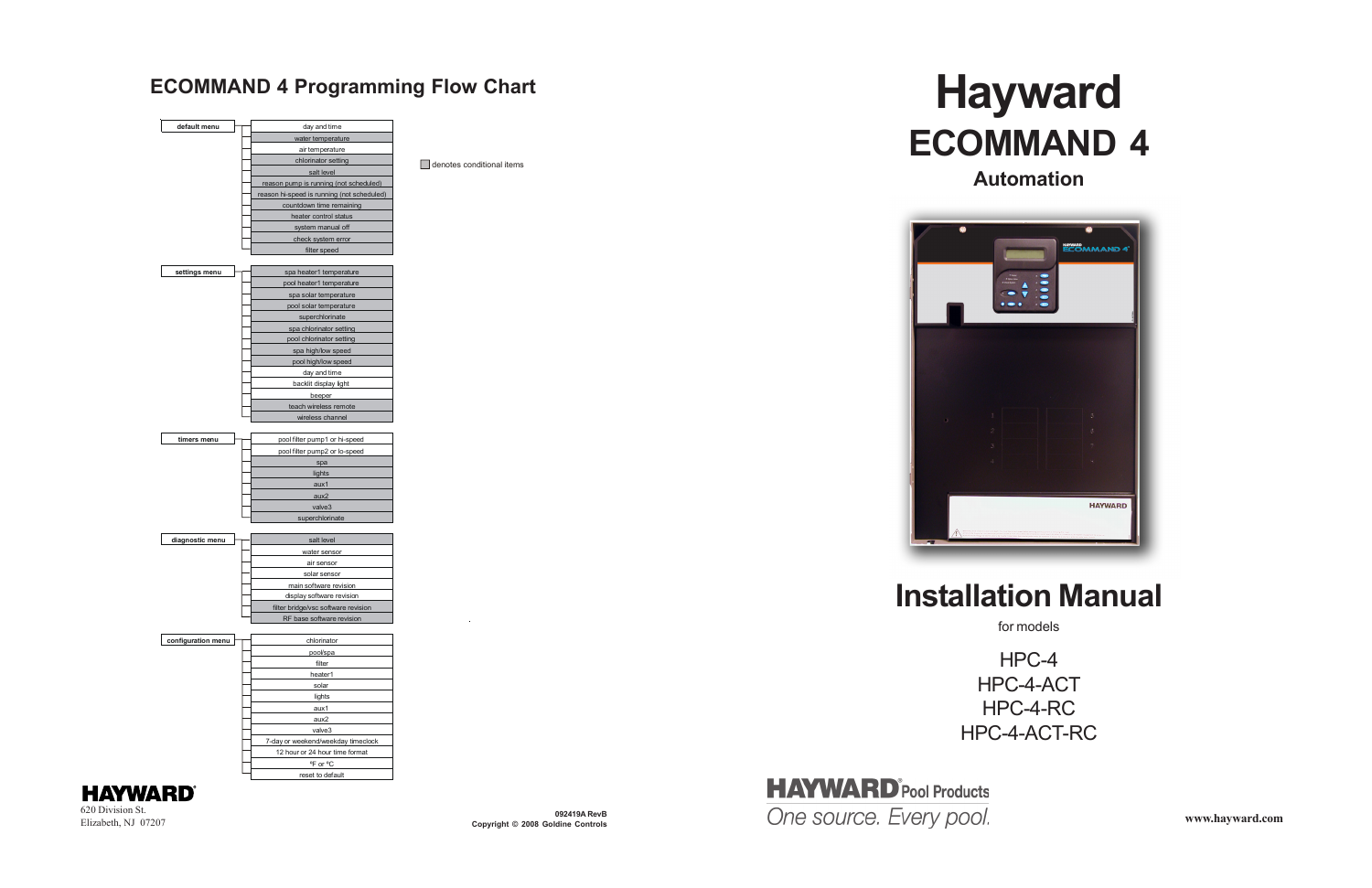## **IMPORTANT SAFETY INSTRUCTIONS**

When using this electrical equipment, basic safety precautions should always be followed, including the following:

- **•** READ AND FOLLOW ALL INSTRUCTIONS
- **•** ! **WARNING: Disconnect all AC power during installation.**
- **•** ! **WARNING: Water in excess of 100 degrees Fahrenheit may be hazardous to your health.**
- **•** ! **WARNING: To reduce the risk of injury, do not permit children to use this product unless they are closely supervised at all times.**
- **•** A green colored terminal marked "Earth Ground" is located inside the wiring compartment. To reduce the risk of electric shock, this terminal must be connected to the grounding means provided in the electric supply service panel with a continuous copper wire equivalent in size to the circuit conductors supplying the equipment.
- **•** A wire connector is provided on this unit to connect a minimum 8 AWG (8.4 mm2) solid copper conductor between this unit and any metal equipment, metal enclosures of electrical equipment, metal water pipe, or conduit within 5 feet (1.5m) of the unit, to connect the equipment assembly or spa to a circuit protected by a ground-fault circuit-interrupter.
- **•** One bonding lug for US models (two for Canadian models) is provided on the external surface. To reduce the risk of electric shock, connect the local common bonding grid in the area of the swimming pool, spa, or hot tub to these terminals with an insulated or bare copper conductor not smaller than 8 AWG US / 6 AWG Canada.
- **•** All field installed metal components such as rails, ladders, drains, or other similar hardware within 3 meters of the pool, spa or hot tub shall be bonded to the equipment grounding bus with copper conductors not smaller than 8 AWG US / 6 AWG Canada.
- **•** SAVE THESE INSTRUCTIONS

The express limited warranty above constitutes the entire warranty of Hayward Pool Products with respect to its products and is in lieu of all other warranties expressed or implied, including warranties of merchantability or fitness for a particular purpose. In no event shall Hayward Pool products be responsible for any consequential, special or incidental damages of any nature. Some states do not allow a limitation on how long an implied warranty lasts, or the exclusion of incidental or consequential damages, so the above limitation may not apply to you. This warranty gives you specific legal rights, and you may also have other rights, which vary from state to state.

**LIMITED WARRANTY (effective 03/01/12)** Hayward warrants its Pro Logic, OnCommand and E-Command pool automation products as well as its Aqua Rite, Aqua Rite Pro, Aqua Plus and SwimPure chlorination products to be free of defects in materials and workmanship, under normal use and service, for a period of three (3) years. Hayward also warrants its Aqua Trol chlorination products to be free of defects in materials and workmanship, under normal use and service for a period of one (1) year. These warranties are applicable from the initial date of purchase on private residential swimming pools in the US and Canada. Installations of product for use on commercial pools in the US and Canada is covered for a period of one (1) year for defects in materials and workmanship. Hayward warrants all accessories and replacement parts for the above-identified pool automation and chlorination products for a period of one (1) year. Accessories also include remotes, actuators, base stations, temperature sensors, flow switches and chemistry probes. Each of these warranties is not transferable and applies only to the original owner.

Hayward shall not be responsible for cartage, removal, repair or installation labor or any other such costs incurred in obtaining warranty replacements or repair.

Proof of purchase is required for warranty service. If written proof of purchase is not provided, the manufacturing date code will be the sole determinant of the date of installation of the product. To obtain warranty service or repair, please contact the place of purchase or the nearest Hayward authorized warranty service center. For more information on authorized service centers please contact the Hayward Technical Service Support Center (61 Whitecap Road, North Kingstown RI, 02852) or visit the Hayward web site at www.hayward.com.

#### **WARRANTY EXCLUSIONS**:

2. Damage resulting from improper installation including installation on pools larger than the product rating.

3. Problems resulting from failure to install, operate or maintain the product(s) in accordance with the

4. Problems resulting from failure to maintain pool water chemistry in accordance with the recommendations

- 1. Material supplied or workmanship performed by others in process of installation.
- 
- recommendations contained in the owners manual(s).
- in the owners manual(s).
- pool or spa, war or acts of God.
- product will void the warranty for that product.

5. Problems resulting from tampering, accident, abuse, negligence, unauthorized repairs or alternations, fire, flood, lightning, freezing, external water, degradation of natural stone used in or immediately adjacent to a

6. Use of a non-genuine Hayward replacement salt chlorination cell on any Hayward automation or chlorination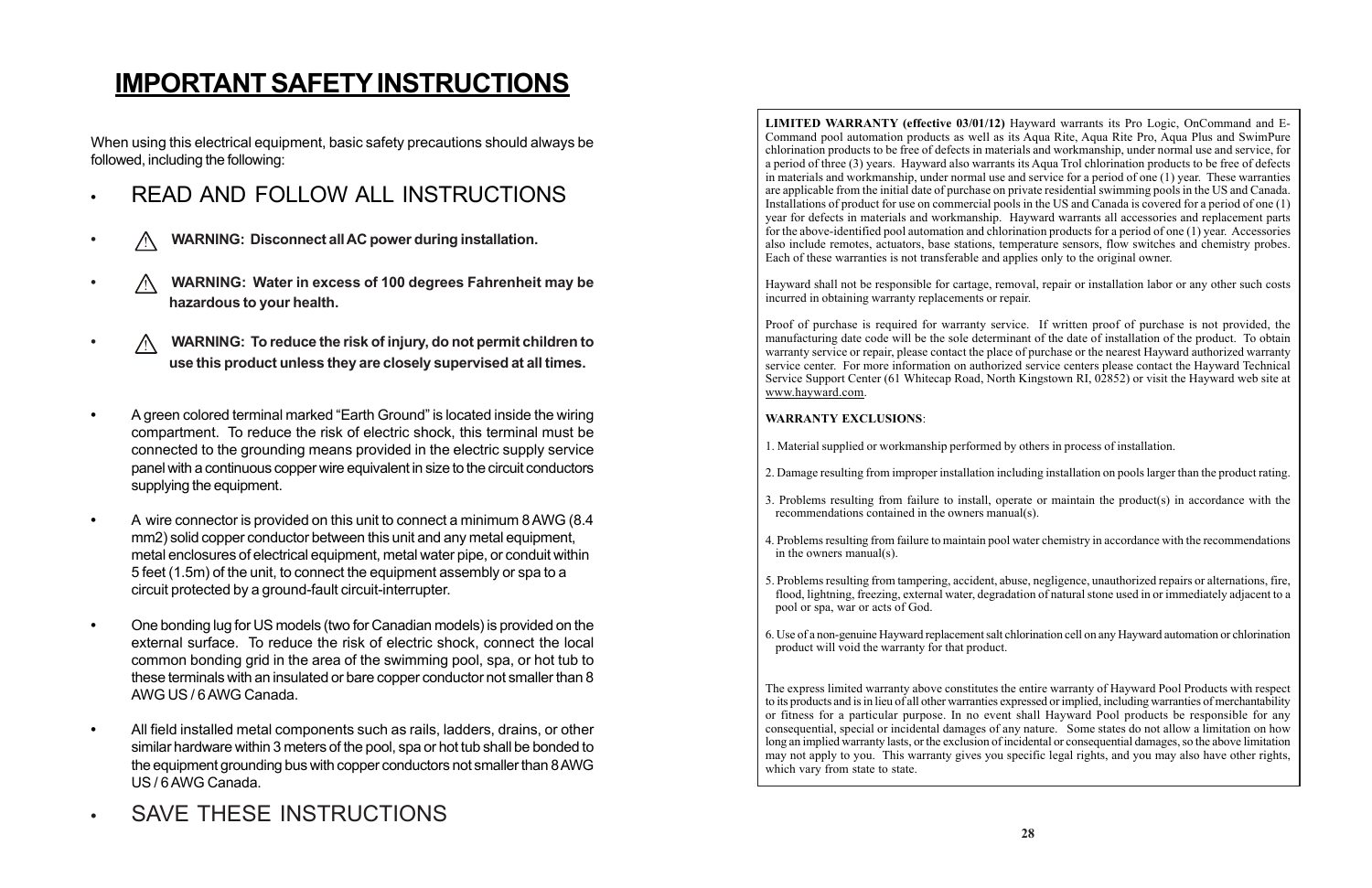## **Table of Contents**

| <b>Introduction</b> |  |
|---------------------|--|
| 1. Mounting         |  |
| <b>Equipment</b>    |  |
|                     |  |
|                     |  |
|                     |  |
| 2. Plumbing         |  |
| 3. Electrical       |  |
| Wiring              |  |
|                     |  |
|                     |  |
|                     |  |
|                     |  |
|                     |  |
| 4. Configuration    |  |
| 5. System Startup   |  |
| and Checkout        |  |
|                     |  |
| 6. Warranty         |  |
|                     |  |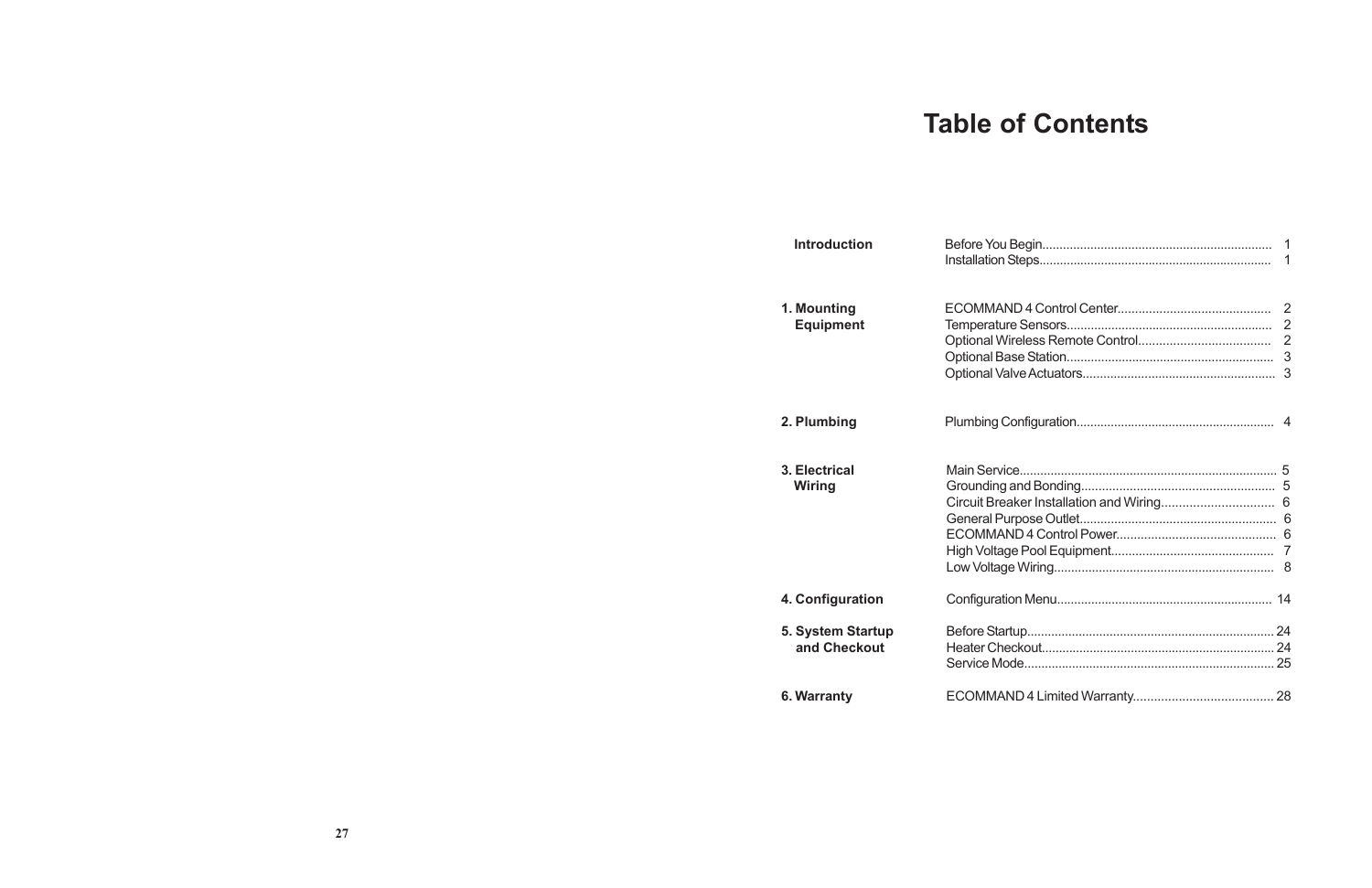### **Introduction**

### **Before You Begin**

#### *What's Included*

Before attempting to install the ECOMMAND 4 system, check that the following components have been included in the package:

*ECOMMAND 4 Electronics Unit*

 (3) Temperature sensors with 15 ft. (5m) cable, hose clamp (2) Goldline GVA-24 actuators *(HPC-4-ACT, HPC-4-ACT-RC only)* (1) Goldline AQL2-BASE-RF/AQL2-SS-RF remote control *(HPC-4-RC, HPC-4-ACT-RC only)*

#### *What's NOT Included*

Some of the additional items that you may need to complete an installation include:

*Circuit breakers*

None are included with control—see page 6 and inside of door for suitable breakers

#### *Wire*

4-conductor cable (electronics unit to external chlorination) Wire/conduit for 100A service from main panel to ECOMMAND 4 Wire/conduit for filter pump and other high voltage loads Wire for bonding

#### *Miscellaneous*

Mounting hardware (screws, etc.) for mounting ECOMMAND 4 Valves (use standard Hayward, Pentair/Compool, or Jandy valves) Additional valve actuators

#### *Accessory Products - Order Separately*

| AOL2-SS-RF          | Wireless Spa Side Remote Control (Included with HPC-4-RC, HPC-4-ACT-RC)                      |
|---------------------|----------------------------------------------------------------------------------------------|
| <b>AQL2-BASE-RF</b> | Base Station required if using AQL2-SS-RF (Included with HPC-4-RC, HPC-4-ACT-RC)             |
| AOL-DIM             | Light Dimmer Relay                                                                           |
| $GVA-24$            | Valve Actuator                                                                               |
| $V&A-xx$            | Valve & Actuator (xx=1P(1.5" pos. seal), -2P(2" pos. seal), <i>(Included with HPC-4-ACT,</i> |
|                     | $HPC-4-ACT-RC$                                                                               |

High Voltage pool equipment Low voltage wiring (temperature sensors, heater, etc.)

4. ECOMMAND 4 configuration (page 14)

5. System Startup and checkout (page 24)

### **Installation Steps**

Details on each installation step are presented on the following pages:

1. Mounting the equipment (page 2) ECOMMAND 4 main unit Temperature sensors

Optional Remote Control Optional Base Station Valve actuators (if applicable)

2. Plumbing (page 4) General Pool Equipment

3. Electrical Wiring (page 6) Main service Grounding and bonding Circuit breakers ECOMMAND 4 control power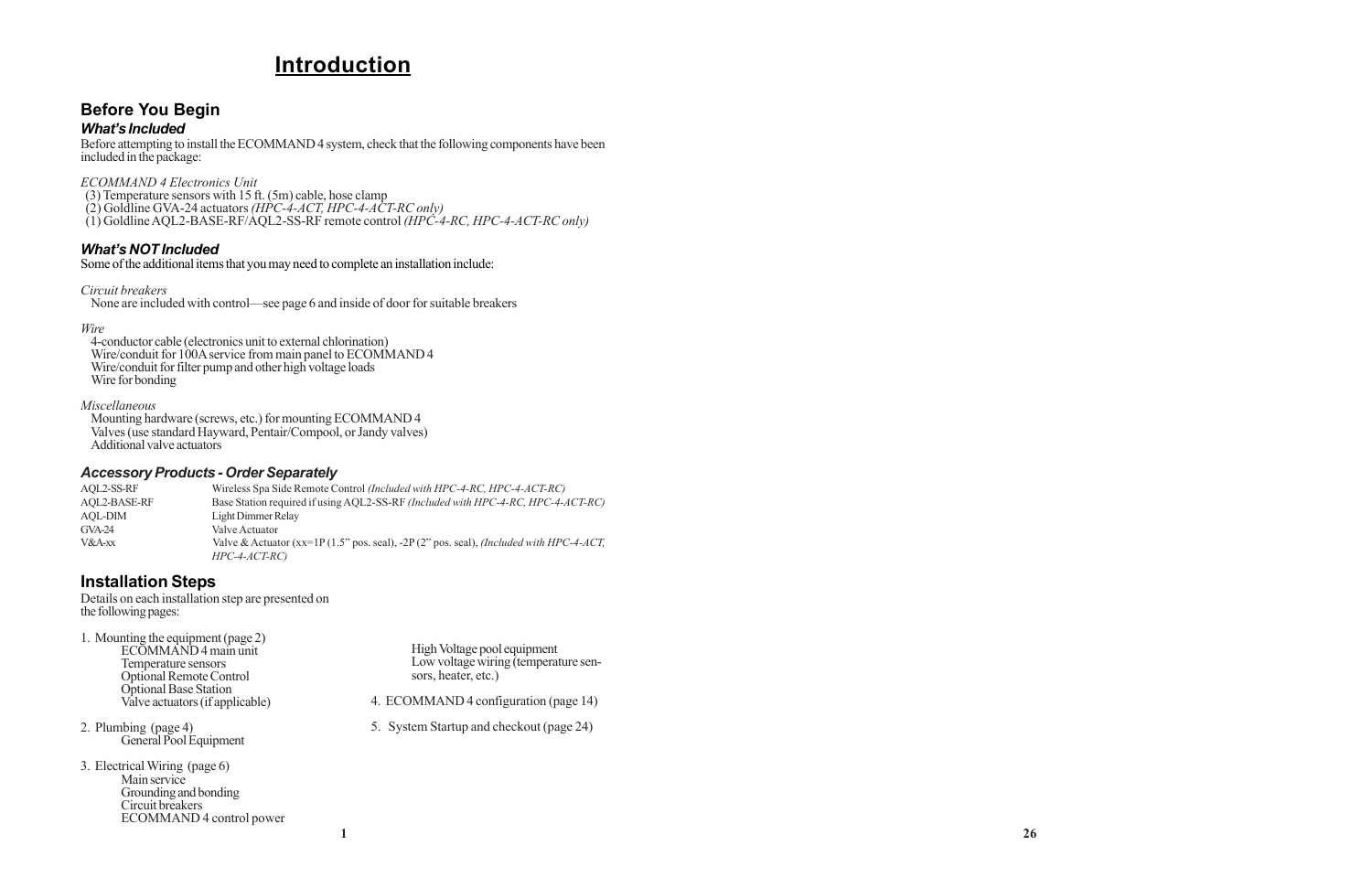## **1. Mounting the Equipment**

#### **ECOMMAND 4 Control Center**

The ECOMMAND 4 is contained in a raintight enclosure that is suitable for outdoor mounting. The control must be mounted a minimum of 5 ft.  $(2 \text{ meters})$  horizontal distance from the pool/spa (or more, if local codes require). The Control Center is designed to mount vertically on a flat surface with the knockouts facing downward. Because the enclosure also acts as a heat sink (disperses heat from inside the box), it is important not to block the four sides of the control. Do not mount the ECOMMAND 4 inside a panel or tightly enclosed area.

When selecting a location, note that the standard cables supplied with the temperature sensors, and valve actuators (if applicable) are all 15 ft. (5m) long.

#### **Temperature Sensors**

Three sensors are included with the ECOMMAND 4. A water sensor and an air sensor must be installed at all times for proper operation. A solar sensor is required if the solar function is enabled.

#### **Water Sensor**

This sensor is used to measure the pool/spa temperature and is installed in the filtration plumbing after the filter but before either the solar or conventionally fueled heaters—refer to the plumbing overview diagram.

- 1. Drill a 3/8" (10mm) diameter hole in the PVC piping and remove all chips and burrs.
- 2. Insert sensor until O-ring collar sits flush on the hole.
- overtighten.
- insulation and white paint.

3. Position hose clamp over the sensor and gently tighten until O-ring makes an adequate seal. Do not

4. For maximum temperature accuracy, cover the sensor and 3" (6cm) of pipe on either side with

#### **Air Sensor**

Mount the air sensor outdoors. **A IMPORTANT: Mount the air sensor out of direct sunlight.** 

#### **Solar Sensor**

Service mode disables all automatic control operation and is intended to be used when servicing the pool system. To enter service mode, push the SERVICE button once on the main unit keypad. This will initially turn all outputs off and then allow you to turn outputs on/off manually at the main display (only). In service mode, the buttons on the optional spa side remote will turn outputs off, but will not turn any output on. Heater control outputs and solar control outputs are prevented from turning on if the water temperature exceeds  $104^{\circ}F(40^{\circ}C)$ .

> For solar applications, mount the sensor near the solar collector array so that it is exposed to the same sunlight as the collectors. Use additional cable (20 AWG) if necessary.

#### **Optional AQL2-SS-RF Remote Control** *(included with HPC-4-RC, HPC-4- ACT-RC)*

The ECOMMAND 4 is compatible with AQL2-SS-RF wireless remote control only. The AQL2-SS-RF is a waterproof portable remote control that is designed to be used in and around the pool/spa area. The AQL2-SS-RF floats and can be left in the water for easy access. A single AQL2-BASE-RF Base Station must be installed on the ECOMMAND 4 in order to use this remote control. The maximum distance between the wireless remote and the base station on the ECOMMAND 4 main control unit is 400 feet (120m) line of sight or 200 feet (60m) through walls, etc. If in doubt about the distance, test operation before installing the remote. All wireless models require the user to run the "Teach Wireless" routine in the Settings Menu. This information can be found in the ECOMMAND 4 Operation Manual.

- 3. Once the heater is running, you can verify the "heater cooldown" feature (optional see Configuration Menu/Heater Config.) is operating properly:
	- Press the "Filter" button once (for 2 speed pumps, this may require 2 pushes of the "Filter" button).
	- The heater should turn off ("Heater" LED off) and the "Filter" LED will flash to indicated heater cooldown is active.
	- The display will periodically indicate that the filter pump is on for heater cooldown and show the minutes remaining.
	- The pump will automatically turn off at the end of the 5 minute heater cooldown period.

For more detailed instructions on control and operation of the ECOMMAND 4 system, refer to the Operation Manual.

#### *Service Mode*

Pushing the SERVICE button again will enter a timed service mode. Service operation as described above will continue for 3 hours, then automatically return to normal operation.

Push the SERVICE button once more to exit out of Service mode.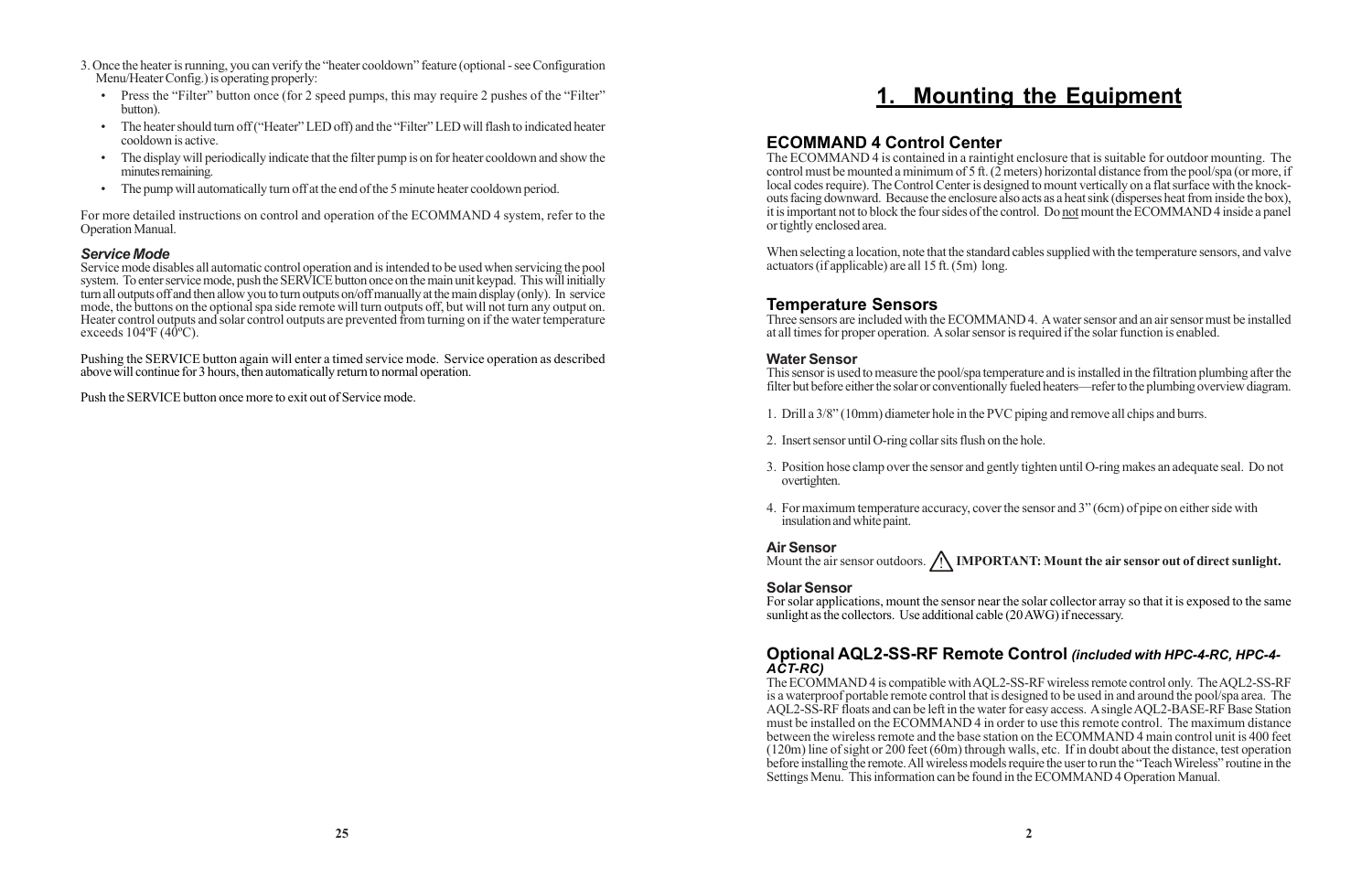#### **Optional Base Station** *(included with HPC-4-RC, HPC-4-ACT-RC)*

The AQL2-BASE-RF optional base station must be installed if the AQL2-SS-RF is used. To install the base station, remove the knockout on the upper left side of the ECOMMAND 4 main control unit, insert the base station, and then tighten the nut from the inside. Also refer to the Base Station manual and the diagram on page 13.

#### **Optional Valve Actuators** *(included with HPC-4-ACT, HPC-4-ACT-RC)*

For optional actuators used with the ECOMMAND 4—note that the internal cams in the actuator may also have to be adjusted depending on the way the actuator is mounted on the valve and the desired valve action.



### **5. System Startup and Checkout**

#### **Before Startup**

Before starting the ECOMMAND 4 for the first time, be sure that the following items have been completed:

- 1. Properly rated circuit breakers are installed in the ECOMMAND 4 subpanel.
- 2. All wiring is performed according to NEC and local codes.
- 3. The ECOMMAND 4 is properly grounded and bonded.
- 4. The ECOMMAND 4 is properly configured to control all desired functions.

#### **Program Automatic Operation**

Refer to the programming flow chart on the back cover of this manual for a listing of the available menus and the items included in each menu.

#### *Settings Menu*

Heater and/or solar thermostat settings Chlorinator settings (if applicable) Day and Time

#### *Timers Menu*

Timeclock and/or Countdown timer settings

#### **Heater Checkout**

- Power is supplied to the heater.
- Control" wiring, page 8).
- 
- Heater is turned on ("Kill Switch" is in the "ON" position).
- 
- some heat pumps actually have be set to the lowest possible temperature.

Follow these instructions to verify that the ECOMMAND 4 is properly controlling the heater.

1. Check that the ECOMMAND 4 is calling for the heater to turn on as indicated by the "Heater" LED being illuminated. If the "Heater" LED is illuminated, go directly to step 2; if not, then check the follow-

• The heater temperature setting is at least 2<sup>o</sup>F greater than the water temperature (Settings Menu /

- ing:
	- The heater is enabled (Configuration Menu/Heater Config.).
	- Pool Heater & Spa Heater).
	- The filter pump is running.
	- below the current water temperature.

• If the pool has solar heat and the solar priority feature is enabled (Configuration Menu/Solar Config) then solar must be off in order for the heater to fire. The easiest way to force solar off is to go to the Settings Menu / Pool Solar & Spa Solar and temporarily lower the temperature settings

• The ECOMMAND 4 control output is properly connected to the heater control (see "Heater"

#### 2. Check that the heater is running. If not, then check:

• Some heaters also have internal switches or jumpers that have to be set correctly for remote control operation—refer to the heater manual and also "Heater Control" (page 8).

• If a heater bypass valve is installed, check that water is flowing through the heater.

• The heater temperature setting is set as high as possible (usually 104ºF/40ºC). Also note that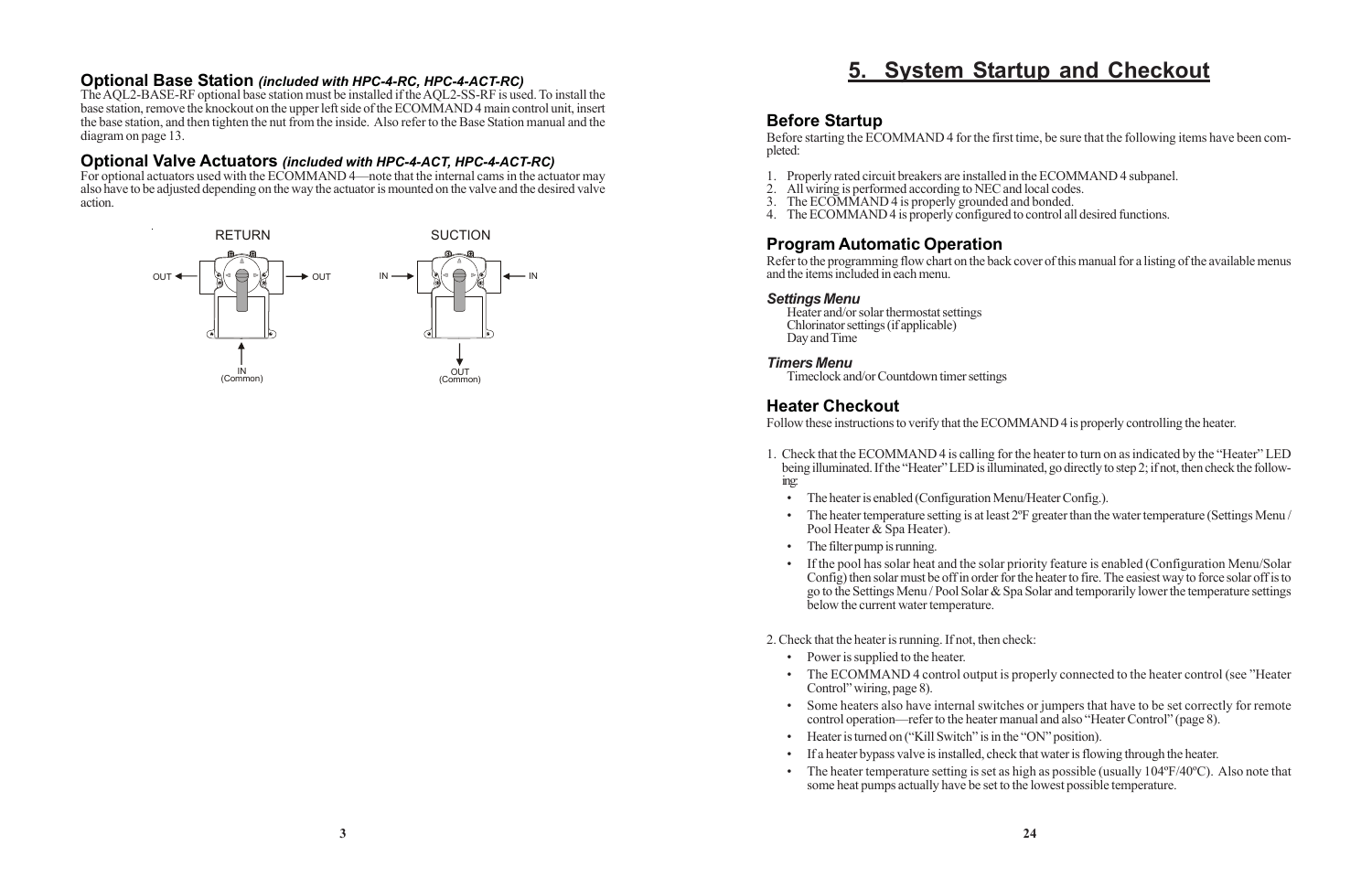## **2. Plumbing**

#### **Pool/Spa system configuration**

(suction and return). Refer to the diagram below.

Some important notes regarding the ECOMMAND 4 control of Standard Pool/Spa systems:

In Pool/Spa Config., select: Pool/Spa Setup

1. The ECOMMAND 4 can be programmed to accommodate spa spillover, if desired.

2. A conventional heater (gas or heat pump) and solar can be used to heat both the pool and the spa. 3. If the chlorinator cell is plumbed prior to the pool/spa return valve, then both the pool and the spa

4. The water sensor should be installed prior to any heater or solar and will display either the pool or the spa temperature, depending on the current operation of the pool. The temperature will only be

- Pool and Spa
- 
- 
- can be chlorinated (only when optional external chlorination is used).
- displayed when the filter pump is running.
- filter pump is on and the system is in the "pool only" operating mode.
- plumbing schematic for the pool.
- outputs or if the chlorinator is enabled. **<sup>23</sup>**

5. If any water feature or pressure side cleaner boost pumps are used, be sure to enable the "interlock" feature (see "Configuration Menu" for details) to ensure that the pumps operate only when the

6. The plumbing diagram above is intended to be used as a general guideline and is not a complete

Move to previous/next configuration menu + Toggle between 12 hour AM/PM (default) and 24 hour time format options

+ Toggle between °F and PPM (default) and °C and g/L (Metric) options

7. The air sensor must be installed if the freeze protection feature is enabled for the filter, valves or aux

#### **Valve3 Pump Speed**

This is the speed of the pump when the Valve3 output is on. The choices are the Settings Menu speed and a speed that is unique to the Valve3 output only. The default selection is "Settings Menu". This is the speed of the pump that has been selected in the Settings Menu for normal filter operation. If an alternate speed is desired when the Valve3 output is on, push "+" or "-" and select from "Lowest" to "Highest" in 5% increments.



All Timeclocks

7-day  $\left| \right|$  <> Move to previous/next configuration menu **+** ■ Toggle between 7-day (default) and Weekend/Weekday time options

> This selection affects ALL of the timeclock logic in the ECOMMAND 4. If "7-day" is selected, each timeclock will have one set of turn-on/turn-off settings that operate every day of the week. If "Weekend/Weekdays" option is selected then the user can enter one set of turn-on/turn-off times for the weekend (fixed as Saturday/Sunday) and another set of turnon/turn-off times for weekdays (Monday through Friday).





Config. reset Confirmed

+ Initiate reset of all configuration parameters

Move to previous/next configuration menu (config. not reset)

**+** Reset all configuration parameters

Move to previous/next menu (config. not reset)

Move to previous/next configuration menu

Use this function to erase all previous system configuration and reset all configuration parameters back to the factory default values. This function is NOT reversible--be careful.

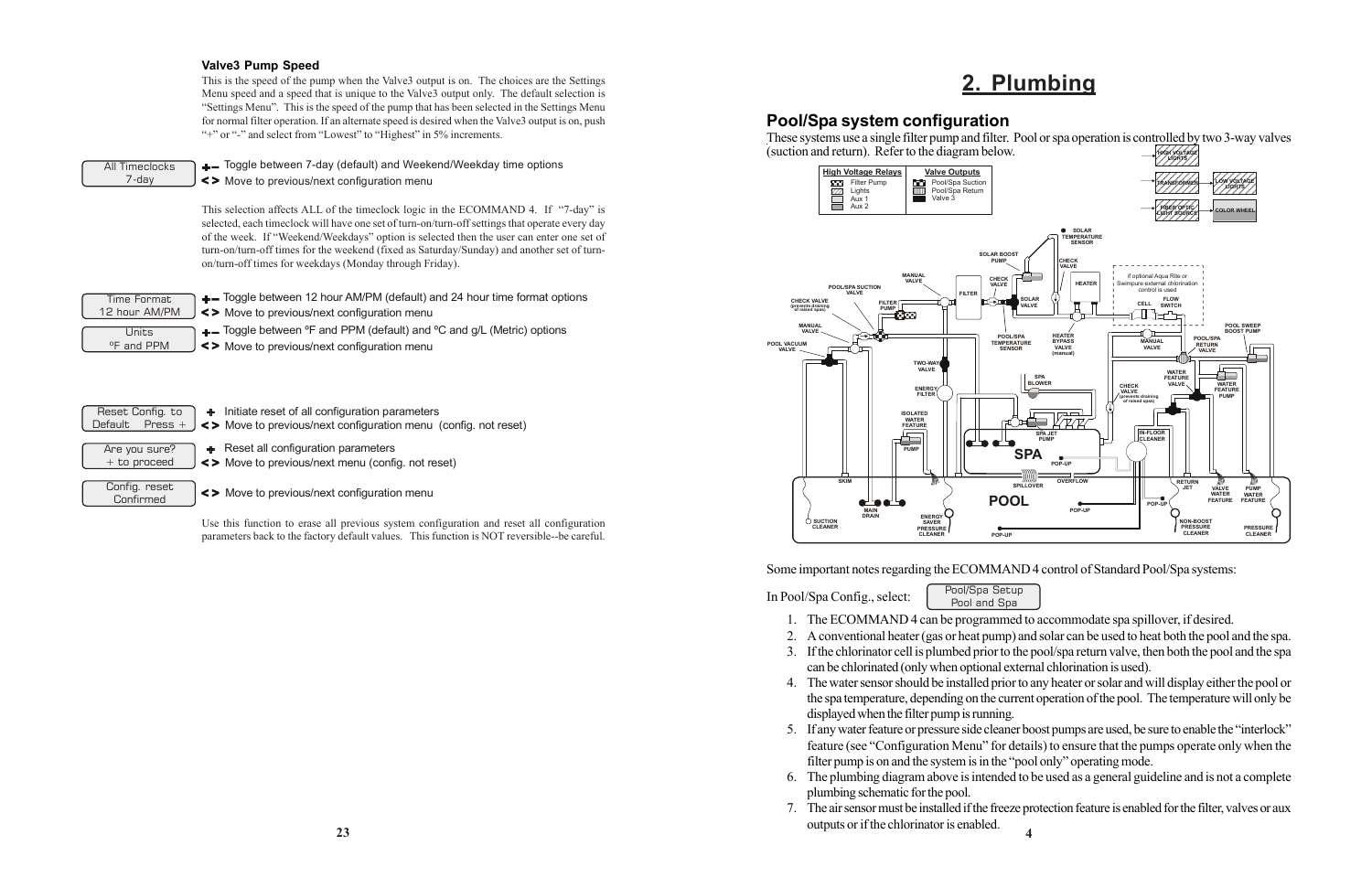### **3. Electrical Wiring**

The ECOMMAND 4 Control Center requires both high and low voltage connections. Low voltage connections will be made to actuators, sensors, remote keypad, etc. High voltage connections will be made to pumps, lights, etc., as well as providing direct input power to the Control Center. Always:

-Ensure that Power is disconnected prior to doing any wiring -Follow all local and NEC (CEC if applicable) codes

-Use copper conductors only

### **Main Service (Power to the Circuit Breaker Subpanel)**

The ECOMMAND 4 circuit breaker subpanel is rated for 100A service. Run properly rated conductors (L1, L2, N, and ground) from the primary house electrical panel to the main power connections on the ECOMMAND 4 circuit breaker base. The connection at the main house panel should be to a 240VAC circuit breaker rated at 100A maximum.

#### **Grounding and Bonding**

Connect a ground wire from the primary electrical panel to the ECOMMAND 4 ground bus bar. Also ground each piece of high voltage (120 or 240VAC) equipment that is connected to the ECOMMAND 4 control relays or circuit breakers. The ECOMMAND 4 should also be connected to the pool bonding system by an 8AWG (6AWG for Canada) wire. A lug for bonding (2 for Canada) is provided on the outside/bottom of the ECOMMAND 4 enclosure.

ve3 options ext configuration menu

imeclock (default), Solar, In-floor Cleaner,<br>and Aux2 ı item

abled and Disabled (default) Valve3 Interlock ı item

abled and Disabled (default) Valve3 Freeze ext configuration menu

Settings Menu  $\left| \right|$  <> Move to previous/next configuration menu Settings Menu (default) and the desired pump speed



| Valve3 Config.<br>$+$ to view/change                                                                                                     |    | + Push to access Val<br><> Move to previous/n                   |
|------------------------------------------------------------------------------------------------------------------------------------------|----|-----------------------------------------------------------------|
| Valve3 Function<br>Solar                                                                                                                 | <> | Rotates between Ti<br>Filter, Lights, Aux1<br>Move to next menu |
| for all functions except solar and super chlorinate<br>Valve3 Interlock<br><b>Disabled</b>                                               |    | $+$ Toggle between En<br><> Move to next menu                   |
| for all functions except super chlorinate<br>Valve3 Freeze<br><b>Disabled</b>                                                            |    | $+$ - Toggle between En<br><> Move to previous/n                |
| only if filter pump is set to variable<br>and relay type is set to standard<br>Valve3 Pump Spd<br>$P$ <sub>atting</sub> M <sub>anu</sub> |    | Select between S<br>$M$ ovo to provisuo                         |

#### **Valve3 Function**

*Timeclock (default)* – the valve turns on/off at the times set for the valve3 timeclock in the Timers Menu (see Operations Manual).

*Solar* – the valve operates when the filter pump is running and solar heat is available and the water is less than the desired temperature setting. Solar heating must be enabled in the "Solar Config. menu for proper operation to occur.

*In-Floor Cleaner* – the valve switches the water returning to the pool between the in-floor cleaner and the normal return jets which facilitate efficient surface skimming. The valve will operate the in-floor cleaner for the first half of each clock hour and then switch to the jets/ skimming for the last half of the hour.

*Valve3=Filter* – the valve operates whenever the Filter relay is on.

*Valve3=Lights* – the valve operates whenever the Lights relay is on.

*Valve3=Aux1* – the valve operates whenever the Aux1 relay is on.

 $Value3 = Aux2$  – the valve operates whenever the Aux2 relay is on.

#### **Valve3 Interlock**

If "Enabled", this feature will override the function (timeclock or in-floor cleaner) selected above and turn the valve off when: the filter pump is off, first 3 minutes of filter pump operation (allows the pump to prime and get water flowing), or for the first 3 minutes after solar turns on (allows air in the solar panels to be purged). Interlock is not available for solar or super chlorinate.

#### **Valve3 Freeze Protection**

This function protects the pool and plumbed equipment against freeze damage. If Freeze Protection is enabled and the AIR temperature falls sensor falls below the selected freeze temperature threshold, the ECOMMAND 4 will turn on the valve to allow circulation of the water. IMPORTANT: this only enables operation of the valve3 output during freeze--see the "Filter Pump Config." menu to enable freeze protection for the main circulation system.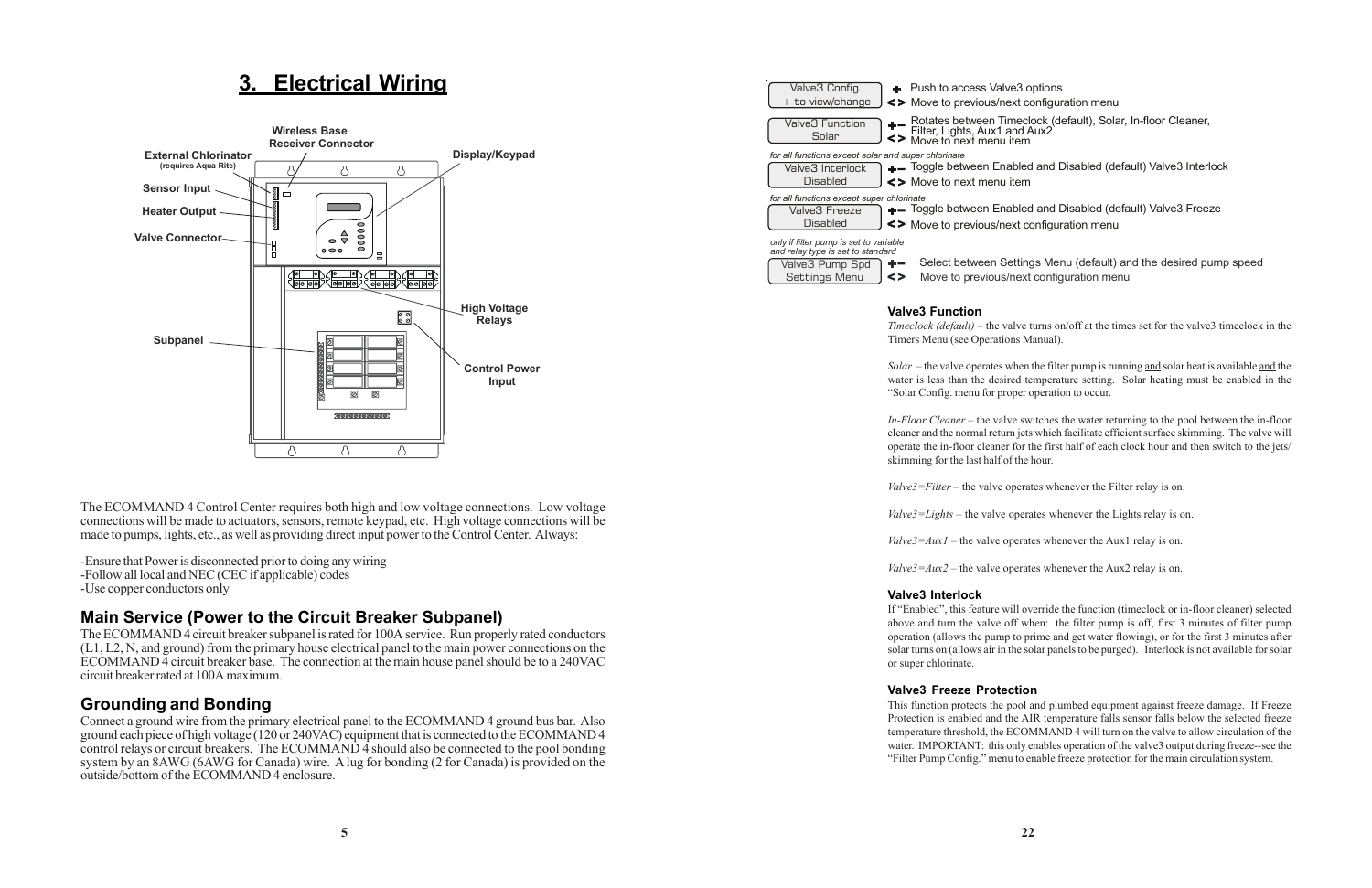### **Circuit Breaker Installation and Wiring**

Circuit breakers are to be supplied by the installer. Refer to the circuit breaker chart below for a list of suitable circuit breakers that can be used. Follow the code and the circuit breaker manufacturer's rating requirements regarding the size and temperature rating for wiring. Note that some pool equipment may be required to be connected to ground fault circuit breakers—check local and NEC (CEC) codes.

#### **General Purpose Outlet**

If desired, a duplex receptacle with weatherproof cover (supplied by installer) may be installed in the knockouts on the lower right side of the ECOMMAND 4 enclosure. Per code, the receptacle should be a GFCI type. Alternatively, connect a standard receptacle to a GFCB.

#### **ECOMMAND 4 Control Power**

The ECOMMAND 4 requires 120VAC, 2A power to operate the control logic circuits. This power should be connected to a circuit breaker rated at 125% of the intended load or the next higher size available.

*Timeclock* – the aux relay will turn-on and turn-off at the times set for the aux1 timeclock in the Timers Menu. The AUX button can also be used to turn the output on and off.

#### **Aux1 Function**

*Manual On/Off (default)*—the aux relay will alternate between turning on and off when the aux button is pressed. There is no automatic control logic.

*Super Chlorinate* – if "Chlorinator" is enabled, this option allows the user to start a Super Chlorinate cycle when the Aux button is pressed, rather than using the Settings Menu. Note that only one button can be assigned to this function.

*Countdown Timer* – the aux relay will turn on when the AUX button is pressed and then will turn off automatically after a programmed time (see Timers Menu, Operation Manual). The AUX button can also be used to turn the output off.

*Low Speed of a 2-speed Filter Pump* – the ECOMMAND 4 will operate the aux relay whenever the low speed operation of the filter pump is required. It is very important that the "2-speed" filter pump option be selected under the "Filter Config." Menu for proper operation.

*Solar* – the aux relay operates a solar booster pump which will turn on when the filter pump is running and solar heat is available and the water is less than the desired temperature setting. It is important to note that "Solar Control" must be enabled in the "Solar Config." menu for proper operation to occur.

#### **Aux1 Relay**

This feature allows the user to select either "Standard" (default) or "Dimmer" type relay for the Aux1 output. The optional AQL-DIM dimmer kit must be installed if "Dimmer" is desired. When "Dimmer" is selected, and the Aux1 output is manually turned on, the "+" and "-" buttons adjust the level from 20% to 100% (default). The level is saved for the next time the aux1 output is turned from off to on.

#### **Aux1 Interlock**

If "Enabled", this feature will override the function (Manual On/Off, Countdown Timer, Timeclock), selected above and turn the aux1 off when: filter pump is off, first 3 minutes of filter pump operation (allows the pump to prime and get water flowing), when the pool/spa suction return valves are in any position other than "pool only", or for the first 3 minutes after solar turns on (allows air in the solar panels to be purged). Interlock is not available for solar, low speed filter pump, super chlorinate or dimmer.

#### **Aux1 Freeze Protection**

This function protects the pool, plumbing, and equipment against freeze damage. If Freeze Protection is enabled and the AIR temperature sensor falls below the selected freeze temperature threshold, the ECOMMAND 4 will turn on the aux relay to circulate the water. IMPORTANT: this only enables operation of the AUX output during freeze--see the "Filter Pump Config." menu to enable freeze protection for the main circulation system.

#### **Aux1 Pump Speed**

This is the speed of the pump when the Aux1 output is on. The choices are the Settings Menu speed and a speed that is unique to the Aux1 output only. The default selection is "Settings Menu". This is the speed of the pump that has been selected in the Settings Menu for normal filter operation. If an alternate speed is desired when the Aux1 output is on, push "+" or "-" and select from "Lowest" to "Highest" in 5% increments.

| <b>SUITABLE LISTED BREAKERS</b> |      |               |      | <b>Tightening</b> |            |                            |               |
|---------------------------------|------|---------------|------|-------------------|------------|----------------------------|---------------|
| <b>Manufacturer</b>             |      | Single Double | Twin | Quad              |            | <b>GFCBI Filler Plates</b> | <b>Torque</b> |
| <b>Siemens</b>                  | QP   | QP            | QT   | OT                | <b>OPF</b> | QF3                        | $25$ lb-in    |
| <b>Murray</b>                   | MP-T | MP-T          | MH-T | MH-T              | MP-GT      | LX100FP                    | 25lb-in       |

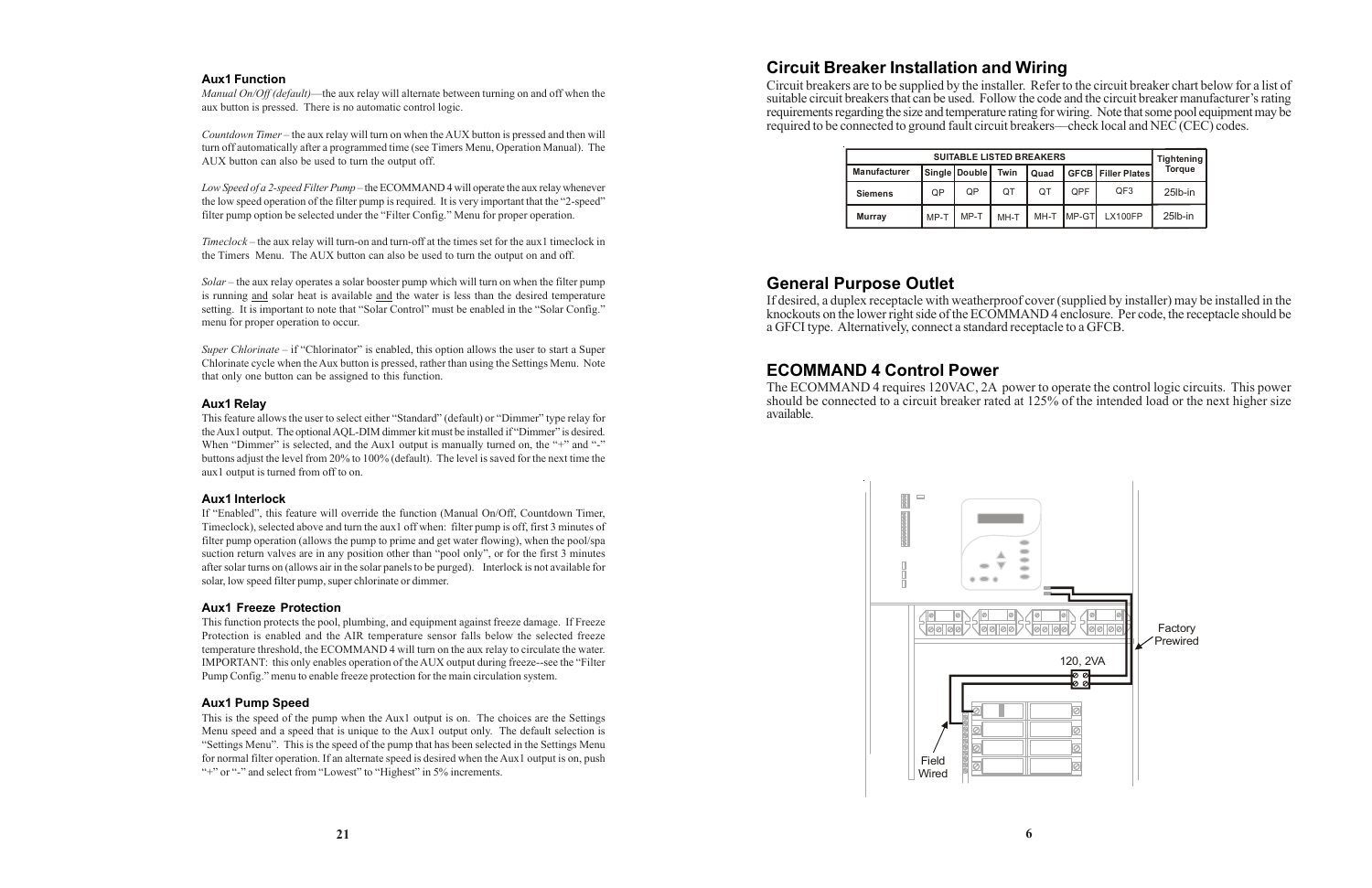### **High Voltage (120/240V) Pool Equipment**

All ECOMMAND 4 relays are double pole (they make/break both "legs" of 240V circuits) and are rated at  $3HP/30A$  at  $240V$  (1<sup>1</sup>/<sub>2</sub>HP/30A at 120V). Refer to the diagram below for typical relay wiring.

! *WARNING: Do not use the ECOMMAND 4 to control an automatic pool cover. Swimmers may become entrapped underneath the cover.*

**Two speed filter pump:** Requires 2 relays (FILTER plus one of the AUX relays) for proper operation of both speeds. **/ IMPORTANT:** Be sure to follow the wiring diagram below AND to configure **the control logic according to the instructions on page 14.**

*Super Chlorinate* – if "Chlorinator" is enabled, this option allows the user to start a Super Chlorinate cycle when the Lights button is pressed, rather than using the Settings Menu. Note that only one button can be assigned to this function.

**Lights:** A ground fault circuit breaker must be used to supply power for high voltage pool/spa lighting. Low voltage lights will require an external transformer. For lighting systems that have both a light source and color wheel, connect the light source to the "Lights" relay and then connect the color wheel to one of the AUX outputs.

item nual On/Off (default), Countdown Timer,<br>meclock, Solar, and Super Chlorinate

andard (default) and Dimmer item or previous/next configuration menu

abled and Disabled (default) Aux1 Interlock item

abled (default) and Disabled Aux1 Freeze ext configuration menu

Settings Menu (default) and the desired pump speed /next configuration menu





**20**

#### **Lights Relay**

This feature allows the user to select either "Standard" (default) or "Dimmer" type relay for the Lights output. The optional AQL-DIM dimmer kit must be installed if "Dimmer" is desired. When "Dimmer" is selected, and the Lights output is manually turned on, the "+" and "-" buttons adjust the level from 20% to 100% (default). The level is saved for the next time the lights are turned from off to on.

#### **Lights Interlock**

If enabled, this feature will override the function (Manual On/Off, Countdown Timer, Timeclock) selected above and turn the lights relay off when: filter pump is off, first 3 minutes of filter pump operation (allows the pump to prime and get water flowing), when the pool/spa suction return valves are in any position other than "pool only", or for the first 3 minutes after solar turns on (allows air in the solar panels to be purged). Interlock is not available for solar, low speed filter pump, super chlorinate or dimmer.

#### **Lights Freeze Protection**

This function helps protect equipment that is wired to the lights relay against freeze damage. If Freeze Protection is enabled and the AIR temperature sensor falls below the selected freeze temperature threshold, the ECOMMAND 4 will energize the lights relay. IMPORTANT: this only enables operation of the lights relay during freeze--see the "Filter Pump Config." menu to enable freeze protection for the main circulation system.

#### **Lights Pump Speed**

This is the speed of the pump when the Lights output is on. The choices are the Settings Menu speed and a speed that is unique to the Lights output only. The default selection is "Settings Menu". This is the speed of the pump that has been selected in the Settings Menu for normal filter operation. If an alternate speed is desired when the Lights output is on, push "+" or "-" and select from "Lowest" to "Highest" in 5% increments.

#### *NOTE: The configuration parameters for the Aux2 output are the same as shown below for Aux1.*

| Aux1 Config.<br>+ to view/change                                                                                    | $+$ Push to access Aux options<br><> Move to previous/next configuration menu                                                      |
|---------------------------------------------------------------------------------------------------------------------|------------------------------------------------------------------------------------------------------------------------------------|
| Aux1 Function<br>Manual On/Off                                                                                      | Rotates between Manual On/Off (default), Count<br>Low Speed- Filter, Timeclock, Solar, and Super (<br><><br>Move to next menu item |
| for manual on/off, countdown<br>timer and timeclock functions<br>Aux1 Relay<br>Standard                             | $+$ Toggle between Standard (default) and Dim<br><> Move to next menu item or previous/next co                                     |
| for all functions except dimmer relay, solar<br>super chlorinate, and low speed<br>Aux1 Interlock<br><b>Disable</b> | +- Toggle between Enabled and Disabled (def<br><> Move to next menu item                                                           |
| for all functions except dimmer relay,<br>super chlorinate, and low speed<br>Aux1 Freeze<br><b>Disable</b>          | +- Toggle between Enabled (default) and Disa<br><> Move to previous/next configuration menu                                        |
| only if filter pump is set to variable<br>and relay type is set to standard<br>Aux1 Pump Spd<br>Settings Menu       | Select between Settings Menu (default) a<br>÷ —<br><><br>Move to previous/next configuration ment                                  |
|                                                                                                                     | <b>WARNING: Do not use the ECOMMAND 4 to contro.</b><br>Swimmers may become entrapped underneath the cover.                        |

! *WARNING: Do not use the ECOMMAND 4 to control an automatic pool cover.*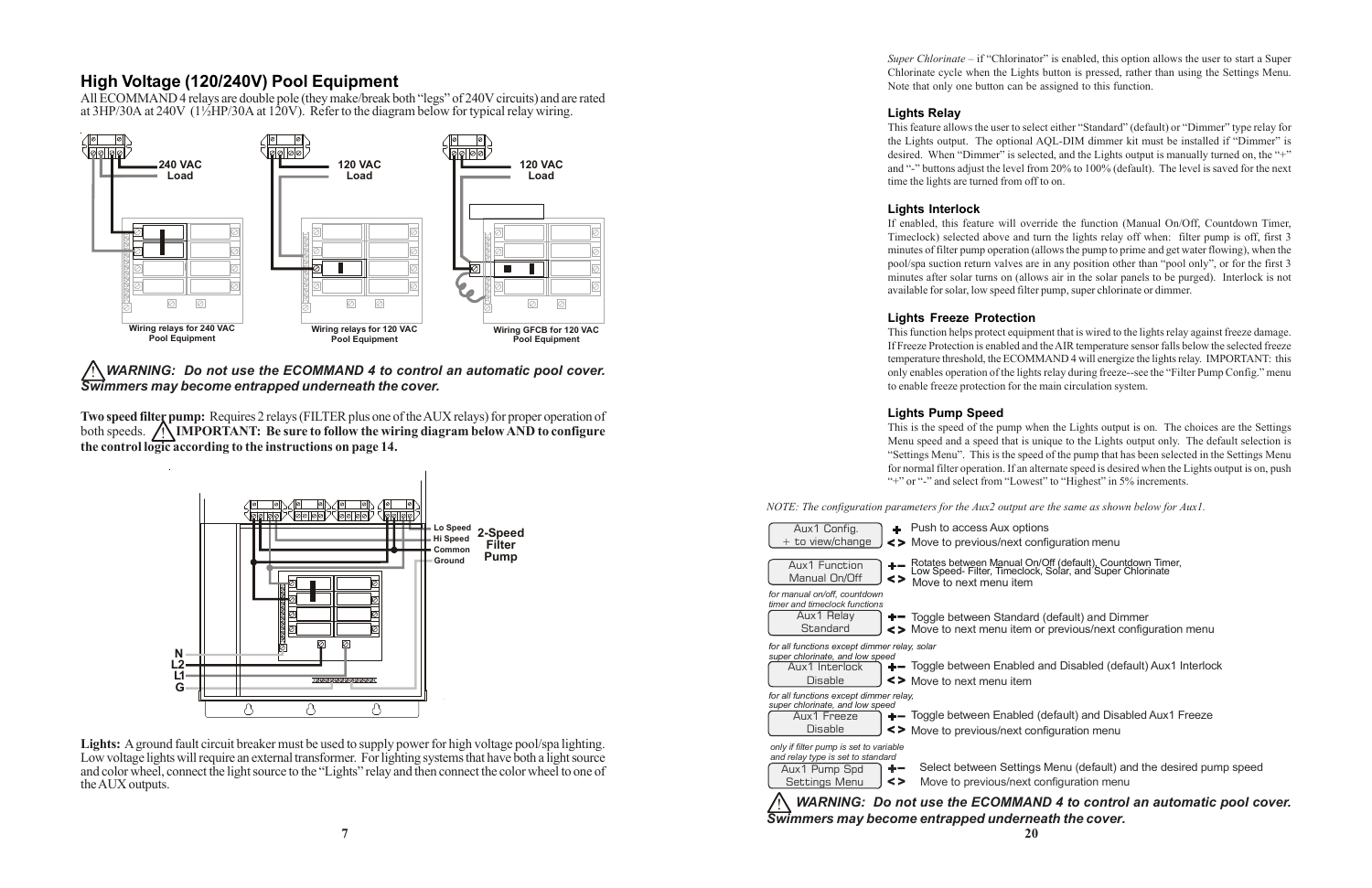**Hayward Variable Speed Filter Pump:** Proper installation of the Hayward TriStar Variable Speed Control (VSC) includes high voltage input wiring, communication wiring, and menu configuration/settings. Refer to the following diagram for proper input wiring to the VSC. Wiring from the 220V breaker must connect through the ECOMMAND 4's Filter relay. The Filter relay is used to supply input power to the VSC pump control. The relay will be on when the filter pump output is on. When the filter pump output is off, the relay will be off. Note that when the filter pump relay is off (power off to the VSC), the ECOMMAND 4 will not display errors or diagnostics for the pump. The filter pump relay must be on for diagnostic function.



#### **Low Voltage Wiring** *Valve Actuators*

The ECOMMAND 4 can control up to three automatic valve actuators. Two of the valve outputs are dedicated to the pool/spa suction (Valve2) and return (Valve1) valves. Valve3 is for general purpose use (solar, water feature, in-floor cleaner, etc.).

For installations with solar heating, Goldline offers the AQ-SOL-KIT-xx solar kit that contains a valve, actuator, and extra temperature sensor. The "xx" indicates the valve type from the 3 choices below:

-1P 1.5" Positive Seal<br>-2P 2" Positive Seal 2" Positive Seal

The ECOMMAND 4 is compatible with standard valve actuators manufactured by Hayward, Pentair/ Compool, and Jandy. See diagram on page 5 for the location of valve connectors.

#### *Heater Control*

The ECOMMAND 4 provides a set of low voltage dry contacts that can be connected to most gas heaters or heat pumps with 24V control circuits. Refer to the diagram on the following page for a generic connection. The manuals supplied with most heaters also include specific wiring instructions for connecting the heater to an external control (usually identified as "2-wire" remote control). For millivolt or line voltage heaters, contact Goldline Tech support, 908-355-7995. Refer to the diagrams and the information on the following pages for more details on the connection to several popular heaters.

#### **Allow Low Speed**

This menu only appears if the pool filter is configured for 2-speed or variable speed operation. During default operation, high speed mode is used whenever the solar heater is on. If Allow Low Speed is enabled, low speed pump operation will be allowed during solar heating except for the first 3 minutes after solar heat turns on.

- Lights Pump Spd  $+ \leq$
- Settings Menu

Select between Settings Menu (default) and the desired pump speed Move to previous/next configuration menu

*only if filter pump is set to variable and relay type is set to standard*

Push to access Lights options Move to previous/next configuration menu

Rotates between Manual On/Off (default), Countdown Timer, Low Speed- Filter, Timeclock, Solar, and Super Chlorinate Move to next menu item

Toggle between Standard (default) and Dimmer

Move to next menu item or previous/next configuration menu



| aper omomiate, and four opeed |                   |
|-------------------------------|-------------------|
| Lights Freeze                 |                   |
| <b>Disable</b>                | $\leftrightarrow$ |

| timer and timeclock functions |        |
|-------------------------------|--------|
| Lights Relay                  |        |
| Standard                      | $\leq$ |

Toggle between Enabled and Disabled (default) Lights Interlock Move to next menu item

Toggle between Enabled and Disabled (default) Lights Freeze

| super chlorinate, and low speed |    |
|---------------------------------|----|
| Lights Interlock                | ÷. |
| <b>Disable</b>                  | <> |

Move to next menu item or previous/next configuration menu

*f or all functions except dimmer relay, solar*

*f or all functions except dimmer relay, super chlorinate, and low speed*

#### **Lights Function**

Although designated as the "Lights" output, the function of the lights relay is similar to the aux1 and aux2 relays. If pool lights are wired to the lights relay, some options including Solar function, Low Speed of a 2-Speed Filter Pump, Lights Interlock and Lights Freeze Protection will not be necessary and should be disabled. If no pool lights are used, the lights relay can be used to control other pool devices that may require these options. The function of each option is shown below.

*Manual On/Off (default)*—the lights relay will alternate between turning on and off when the LIGHTS button is pressed. There is no automatic control logic.

*Countdown Timer*—the lights relay will turn on when the LIGHTS button is pressed. The lights relay will turn off automatically after a programmed time (see Timers Menu in Operation Manual). The LIGHTS button can also be used to turn the output off.

*Low Speed of a 2-speed Filter Pump* – the ECOMMAND 4 will turn on the lights relay whenever the low speed operation of the filter pump is required. It is very important that the "2-speed" filter pump option be selected under the "Filter Config." Menu for proper operation.

*Timeclock* – the lights relay will turn-on and turn-off at the times set for the lights timeclock in the Timers Menu (see Timers Menu in Operation Manual). The LIGHTS button can also be used to turn the output on and off.

*Solar* – the lights relay can operate a solar booster pump which will turn on when the filter pump is running and solar heat is available and the water is less than the desired temperature setting. It is important to note that "Solar Control" must be enabled in the "Solar Config." menu for proper operation to occur.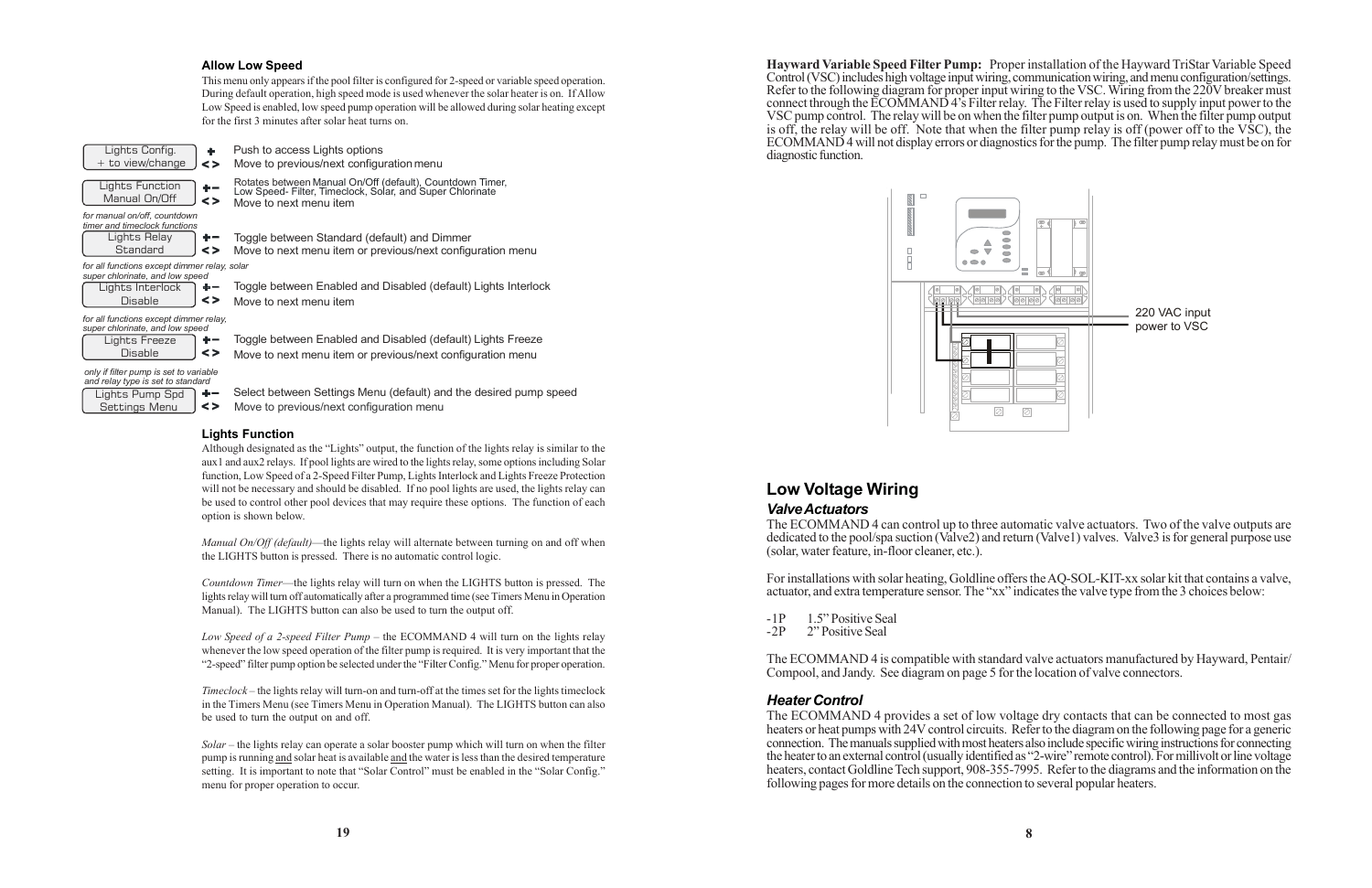#### *Generic Heaters*

- 1. Wire heater to 120/240V power source per the instructions in the heater manual. The ECOMMAND 4 does NOT control the power going to the heater.
- 2. Wire the ECOMMAND 4 dry contact heater output per the diagram below. Many internal parts of the heater can get very hot--see the heater manufacturer's recommendations on the minimum temperature rating for wires. If no guidance is given, use 105°C rated wire.
- 3. Set any ON/OFF switch on the heater to ON.
- 4. Set the thermostat(s) on the heater to the maximum (hottest) setting.

#### *Laars Heaters*

- 1. Turn power off to heater.
- 2. Remove factory jumper from terminal block.
- 3. Wire ECOMMAND 4 to the heater as shown.
- 4. Ensure toggle switch is in the ON position.
- 5. Set heater thermostats to maximum position.





#### **Heater Extend**

- 
- +- Toggle between Enabled and Disabled (default) Solar
- Move to next menu item or previous/next configuration menu
- +- Toggle between Enabled and Disabled (default) Solar Extend
- +- Toggle between Enabled and Disabled (default) Solar Priority
- +- Toggle between Enabled and Disabled (default) Move to next menu item or previous/next configuration menu

If "Enabled", the filter extend logic keeps the filter pump running beyond the normal turn-off time until the pool (or spa) is heated up to the desired temperature setting (see Settings Menu). Heater extend will NOT cause the filter pump to turn on, it will only delay the turn off time when the heater is operating.

#### **Allow Low Speed**

This menu only appears if the filter is configured for 2-speed or variable speed operation. During default operation, high speed mode is used whenever the heater is on. If Allow Low Speed is enabled, low speed will be allowed even if the heater is on.



#### **Solar**

If the solar control logic is "Enabled", several additional steps must be taken to ensure proper operation of the solar system. If the solar is operated by a valve, then the Valve3 output must be setup for solar logic (page 22). If the solar is operated by a pump, then one of the AUX relays must be set up for solar logic (page 20). Also, the "solar" temperature sensor must be installed. This sensor is typically mounted near the collector array and is used to sense whether sufficient solar heat is available.

If solar is "Enabled", the valve or solar pump relay will turn on when the water temperature is less than the desired temperature setting AND the solar sensor is hotter than the water. The desired temperature is in the "Settings Menu". If applicable, the homeowner will be prompted to enter separate pool and spa desired temperature settings. Depending on the position of the pool/spa suction valve, the proper temperature setting will be used.

#### **Solar Extend**

If "Enabled", the filter extend logic keeps the filter pump running beyond the normal turn-off time if solar heat is still available. When solar heat is no longer available, both the solar valve/pump and filter pump will turn off simultaneously. Solar extend will NOT cause the filter pump to turn on, it will only delay the turn off time when solar is operating.

#### **Solar Priority**

If both "Solar Control" and "Heater Control" are enabled, the Solar Priority feature will keep the conventional heater off whenever solar heat is available. This provides the most cost effective way of heating the pool. When solar heat is not available, the conventional heater will operate normally.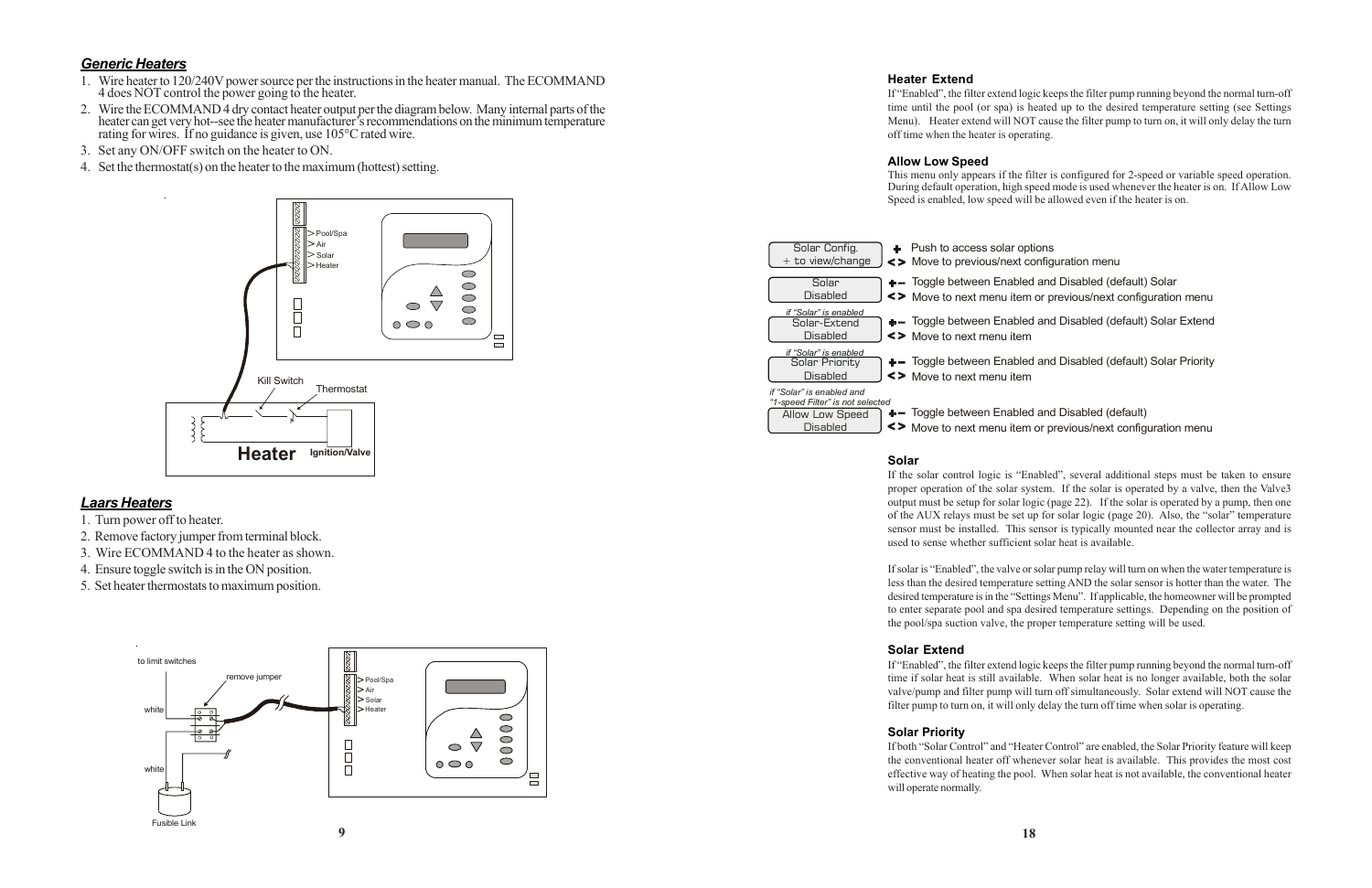#### *Hayward Heaters*

Refer to the instructions in the heater manual for "2-wire Remote Thermostat" operation under "Remote Control Connections" and the diagram below:

- 1. Turn off power to heater.
- 2. Wire ECOMMAND 4 to terminals 1 & 2 (see diagram).
- 3. Leave jumper attached to terminals  $4 & 5$ .
- 4. Move "BYPASS" dipswitch on heater circuit board to "ON" position (up).
- 5. Turn heater power back on.
- ECOMMAND 4 will take control).
- 7. Heater display should be "bO" (for "bypass On).
- nated).

6. Switch heater to either "Pool" or "Spa" (it doesn't make any difference which is selected, the

8. Heater will fire whenever ECOMMAND 4 requests (when ECOMMAND 4 "Heater" LED is illumi-

#### *Pentair/Purex/MiniMax*

4. The wires to the ECOMMAND 4 must be separated from any line voltage wires. Failure to follow

- 1. Turn power off to heater.
- 2. Remove factory installed jumper from the "Ext Switch" connector.
- 3. Wire the ECOMMAND 4 to the "Ext Switch" connector as shown below.
- these instructions may cause erratic operation of the heater.
- 5. Set the Power (Thermostat Select) switch to either "Pool" or "Spa".
- 6. Set the "Pool" and "Spa" thermostats to their maximum settings.

#### **Highest Speed**

This is the highest speed that the variable speed pump is allowed to run at. It is used as the upper limit in the High Speed Settings Menu. Also, this is the speed that the pump will run at during the first 3 minutes of operation anytime the pump has been off for more than 30 seconds. Set highest speed from 20% to 100% (default).

#### **Freeze Protection**

- + Push to access heater options
- Move to previous/next configuration menu
- + Toggle between Enabled and Disabled (default) Heater 1
- Move to next menu item or previous/next configuration menu

+- Toggle between Enabled and Disabled (default) Heater 1 Cooldown Move to next menu item

+- Toggle between Enabled and Disabled (default) Heater 1 Extend Move to previous/next configuration menu

+- Toggle between Enabled and Disabled (default)

Freeze protection is used to protect the pool and plumbed equipment against freeze damage. If freeze protection is enabled and the AIR temperature sensor falls below the freeze threshold (see below), the ECOMMAND 4 will turn on the filter pump to circulate the water. If "Pool and Spa" is selected in the Pool/Spa sub-menu (see page 22), the valves will also alternate between the pool and spa every 30 minutes and the filter pump will turn off while the valves are turning. The chlorinator will not operate if freeze protection is the only reason the pump is running.

#### **Freeze Protection Speed**

This menu only appears if freeze protection is enabled and the pump is configured for 2 speed or variable speed pump operation. This is the speed that the pump will run at during freeze protection operation. Select high (default) or low speed operation.

#### **Freeze Protection Temperature**

Select the temperature to be used for freeze protection. Temperature is adjustable from 33ºF - 42ºF (1ºC - 6ºC). 38ºF (3ºC) is default. This threshold will be used for all outputs that have freeze protection enabled.

Heater1 Config.  $+$  to view/change Heater1 Disable Heater1 Cooldown **Disabled** Heater1 Extend **Disabled** *if "Heater1" is enabled if "Heater1" is enabled* Allow Low Speed **Disabled** *if "Heater1" is enabled and 1-speed filter pump is not selected*

Move to next menu item or previous/next configuration menu

#### **Heater1**

If the heater is "Enabled", the heater relay will turn on when the water temperature is less than the desired temperature setting and the filter pump is running. The desired temperature is in the "Settings Menu". If applicable, the homeowner will be prompted to enter separate "pool" and "spa" settings. Depending on the position of the pool/spa suction valve, the proper temperature setting will be used.

#### **Heater Cooldown**

This feature ensures that the heater cools down before water circulation is stopped. When enabled, the ECOMMAND 4 will continue to run the filter pump for 5 minutes after the heater turns off. During this period the filter pump LED will flash and also a "Heater Cooldown, X:XX remaining" message will scroll on the display.

When the filter pump is running and the heater is on: Pressing the "Filter" button once will cause the heater to turn off, but the filter pump will continue to run for heater cooldown (filter LED flashing and message on display). Pushing the filter button a second time will override the heater cooldown operation and turn the filter pump off.



Do not remove jumper







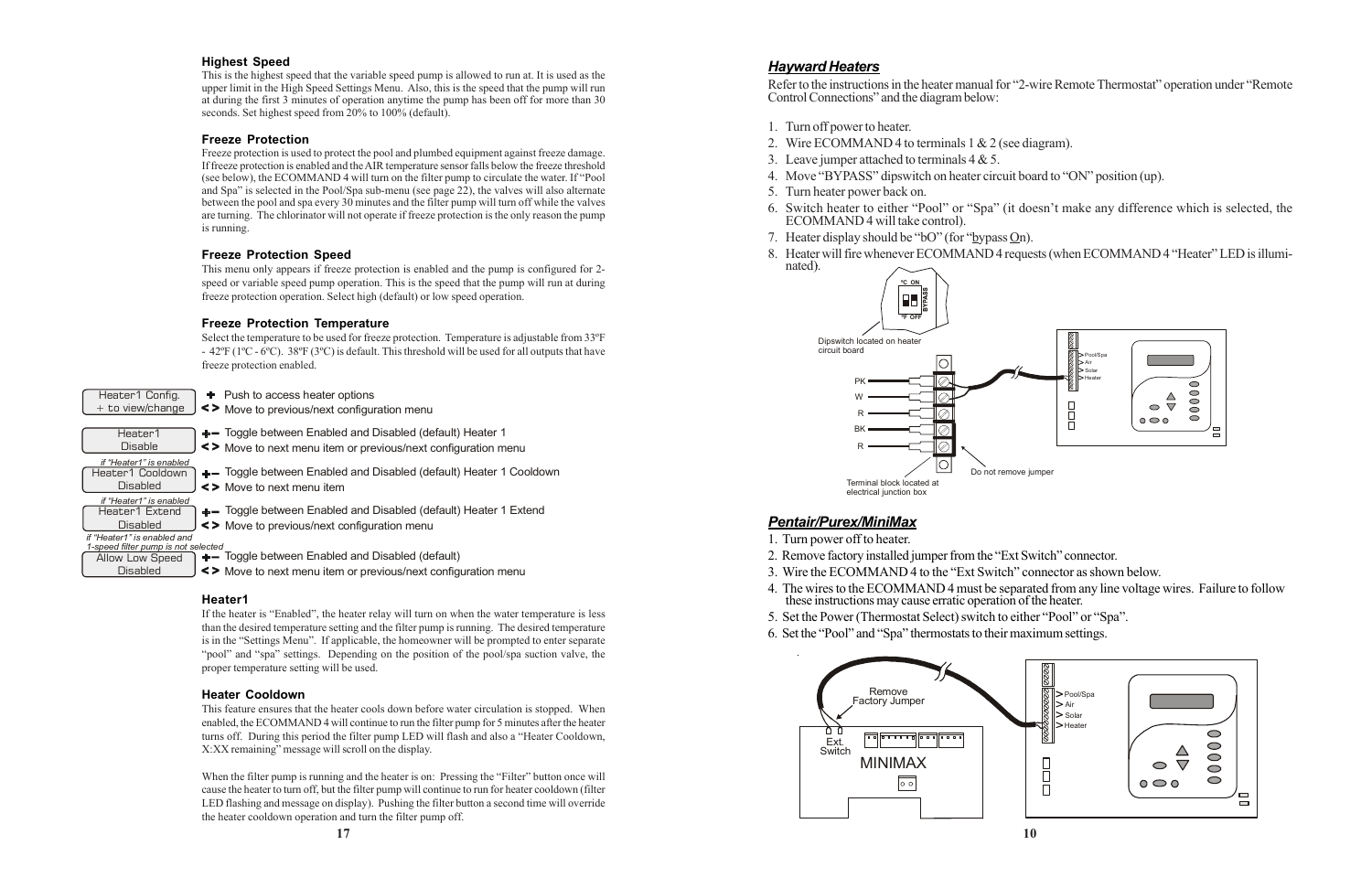#### *Raypak RP2100 Pool/Spa Heater*

- 1. Turn power off to heater.
- 2. Push the mode button to "spa" mode.
- 3. Set the temperature to the maximum.
- 4. Push the mode button to "OFF".
- 5. Lastly, plug the prewired connector in the P7 position on the board.

! **IMPORTANT: The heater will display "OFF" when it is being remotely controlled by the ECOMMAND 4. Some homeowners see the "OFF" display and, thinking this is a mistake, change the mode to "POOL" or "SPA" which then disables the remote control by the ECOMMAND 4. To prevent this: Remove the heater touch pad connector (P5) which will disable the touchpad.**

#### *STA-RITE Heater*

- 1. Turn power off to heater.
- 2. Remove upper jacket and open the control box.
- 3. Remove the jumper for the "fireman's switch.
- 4. Wire to the ECOMMAND 4 using wire rated for 105°C minimum.





If "Pool Only" is selected, then the ECOMMAND 4 will switch the pool/spa valves to the "pool only" position at the start of the programmed pool filtering time period or when the super-chlorinate function is turned on. This may be desirable on some systems with in-floor cleaners because it allows the cleaner to operate all the time the pool is being filtered and/or the super chlorinate is running.

#### **V1=Aux1, V2=Aux2**

This menu appears only if the Pool/Spa Setup is "Pool Only" or "Spa Only". When enabled, Valve 1 (return) will follow the Aux1 output and Valve 2 (suction) will follow the Aux2 output. When disabled (default), the return and suction pool/spa valves function normally.

#### **Filter Off Valve Change**

This menu appears only if Pool/Spa setup is set to "Pool and Spa - Std". When enabled (default), the filter pump will shut off for 35 seconds whenever the Pool/Spa valves are turning. The pump will NOT shut off when a heater is in Heater Cooldown mode.

- np options
- ext configuration menu
- -speed (default), 2-speed and variable speed options item
- peed desired for variable speed operation item
- speed desired for variable speed operation item
- abled (default) and Disabled Freeze Protection item or previous/next configuration menu
- In speed (default) and low speed item
- freeze protection temperature (33°F 42°F) **<>** Move to previous/next configuration menu

| Filter Config.                                                                                         | $+$ Push to access pur                              |
|--------------------------------------------------------------------------------------------------------|-----------------------------------------------------|
| + to view/change                                                                                       | <> Move to previous/n                               |
| Filter Pump                                                                                            | +- Rotates between 1-                               |
| 1 Speed                                                                                                | <> Move to next menu                                |
| if "Variable Speed" is selected<br>owest Speed<br>10%                                                  | $+$ - Adjust the lowest sp<br><> Move to next menu  |
| if "Variable Speed" is selected                                                                        | $+$ - Adjust the highest s                          |
| <b>Highest Speed</b>                                                                                   | <>                                                  |
| 100%                                                                                                   | Move to next menu                                   |
| <b>Freeze Protect</b>                                                                                  | $+$ - Toggle between En                             |
| Enabled                                                                                                | <> Move to next menu                                |
| if "Freeze Protect" is enabled<br>and "1-speed Filter" is not selected<br>Freeze Protect<br>High Speed | $+$ - Toggle between hig<br><> Move to next menu    |
| if "Freeze Protect" is enabled<br>Freeze Temp<br>38°F                                                  | $+$ - Adjust the desired f<br><> Move to previous/n |

#### **Filter Pump**

For 2-speed pumps: When a 2-speed pump is configured, one of the AUX relays must also be configured to control the low speed motor winding on the pump. Refer to the appropriate sections in the Installation manual for specific information regarding the control logic for 2 speed and variable speed pump operation.

For the Hayward Tristar variable speed pump: The Filter relay is used to supply input power to the VSC pump control. The relay will be on when the filter pump output is on. When the filter pump output is off, the relay will be off. On , off and speed is controlled by commands sent to the pump.

#### **Lowest Speed**

This is the lowest speed that the variable speed pump is allowed to run at. It is used as the lower limit in the Low Speed Settings Menu. Set lowest speed from 10% (default) to 50%.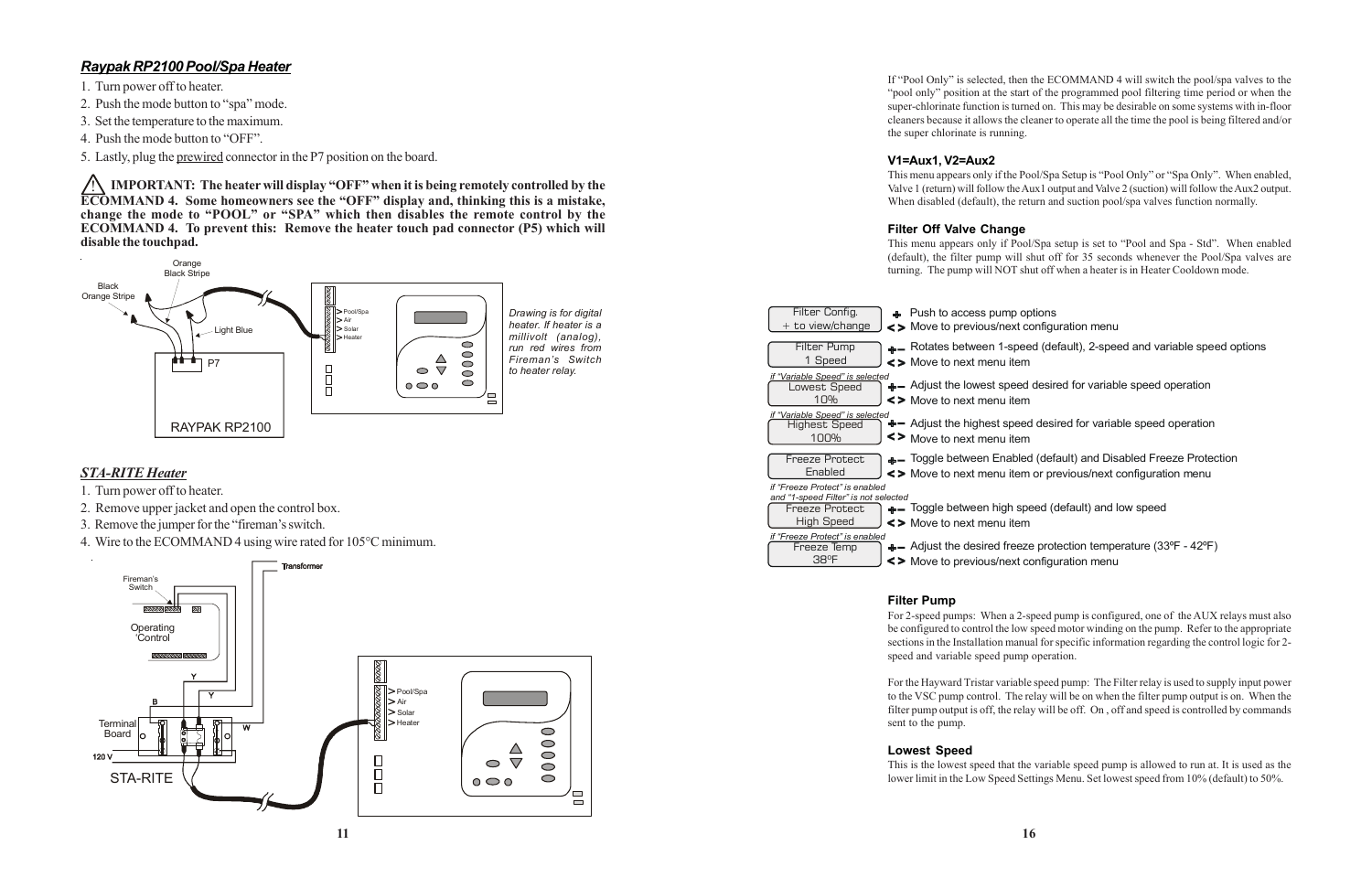**Hayward Variable Speed Filter Pump:** Refer to the diagram below for proper low voltage communication wiring between the ECOMMAND 4 and the Hayward Tristar Variable Speed Control (VSC).

Use four conductor cable (typically phone cable) for communications connection between the VSC and the ECOMMAND 4. The maximum wiring distance is 500 feet (160 meters). Note that the terminals on both the VSC interface board and the ECOMMAND 4 main board are numbered. The terminal connections should be matched between both terminal blocks (connect 1 to 1, 2 to 2, etc.). The communications cable should be routed through the knockout hole on the left side of the VSC enclosure, and a watertight fitting should be used to keep water and debris out of the opening. The communications cable should also be routed away from the ECOMMAND 4 and VSC power connections if possible.

#### *VSC Pump Address Setting*

The VSC address must be set to 001 when using the VSC with the ECOMMAND 4. Refer to the TriStar Pump Owner's Manual (IS3220VSC) and Hayward document IS3220VSCAQLL for specific instructions on setting the pump address.

#### *Temperature Sensors*

The ECOMMAND 4 utilizes 10K ohm thermistor type sensors. Three sensors (water temperature, air temperature and solar temperature) are included. If the ECOMMAND 4 is being used to control a solar heating system, the solar sensor is required. The sensors are provided with a 15 ft. cable. If a longer cable is required, contact the Goldline service dept. for information on suitable cable types and splices. See page 6 and the diagram below for installation information.

When spa spillover is "Enabled" and "Pool and Spa", the homeowner will be able to rotate through "Pool Only" (both suction and return valves switched to pool), "Spa Only" (both suction and return valves switched to spa) and "Spillover" (suction valve switched to pool and return valve switched to spa) by successive presses of the "Pool/Spa button.



#### **Pool/Spa Setup**

If "Pool Only" or "Spa Only" are selected, then the pool/spa valves are not needed and pushing the POOL/SPA button on the display/keypad will have no effect. If "Pool and Spa" is selected, then the pool/spa suction and return valve actuators should be connected to the ECOMMAND 4. Pressing the POOL/SPA button on the display/keypad will allow the homeowner to alternate between pool and spa operation. For more information on "Pool and Spa", refer to the Plumbing section on pages 8.

#### **Spa CountDn**

This menu will appear only if Pool/Spa Setup is set to "Pool and Spa". This setting is the time, after you manually switch the Pool/Spa valves to "Spa Only", until the ECOMMAND 4 automatically returns the valves to their previous positions. It is programmed in increments of 5 minutes, from "Manual On/Off" (0 minutes) to "21:00" (21 hours). The filter is forced on during this time period.

#### **Spa Spillover**

#### **Filter Operation**

If "Spa Spillover" is selected, the ECOMMAND 4 will automatically switch the pool/spa suction and return valves to "spillover" at the start of the programmed pool filtering time period or when the super-chlorinate function is turned on. The valves will remain in this position for the remainder of the super-chlorinate period. This option is usually preferable because both the pool and spa water will be filtered and sanitized.